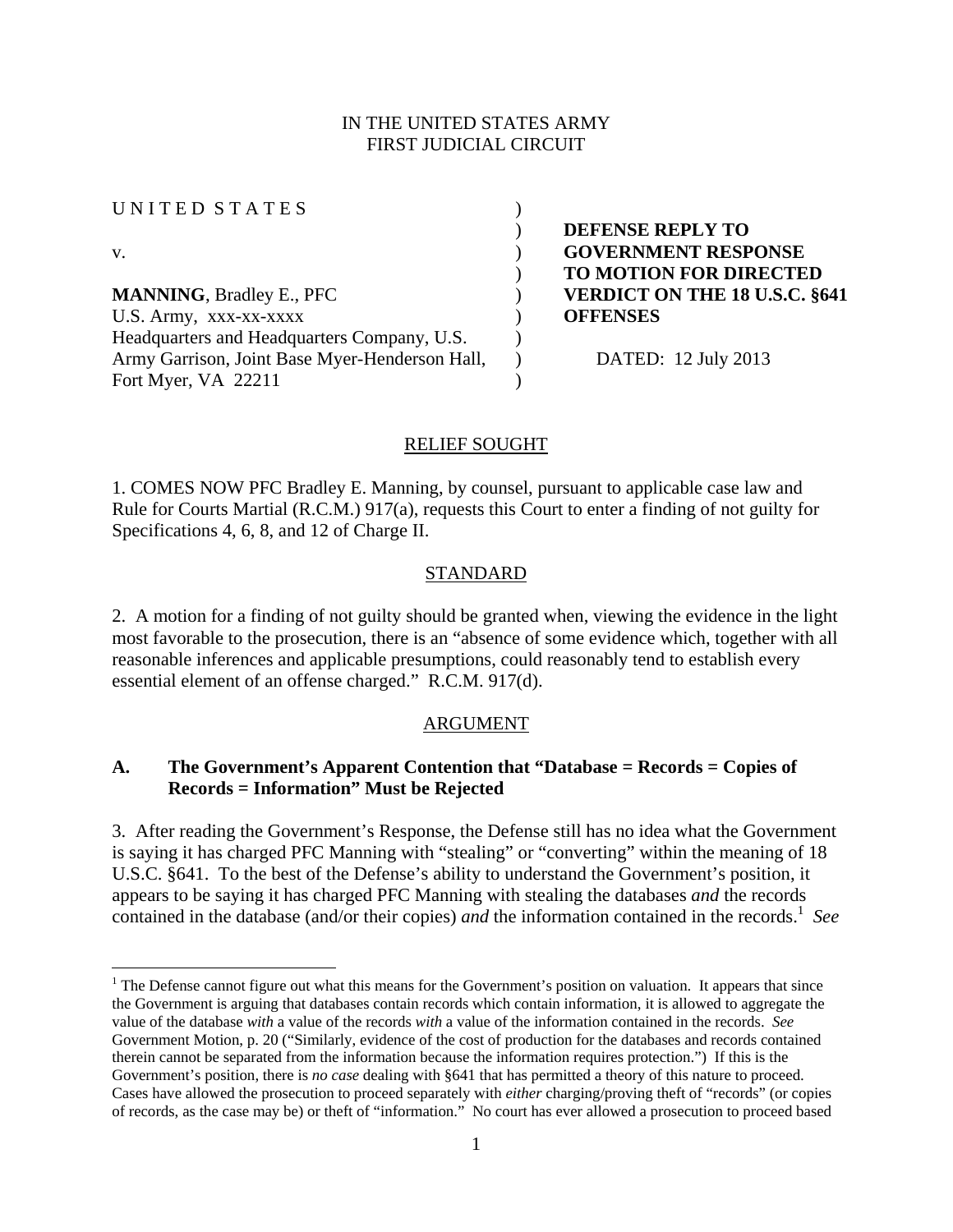Government Motion ("the accused stole and converted the databases and records listed in the § 641 specifications" (p. 2); "the evidence proves the contents of the databases and the records were stolen or converted" (p. 2); "The United States charged that the accused compromised databases, to include the records contained in the databases" (p. 12); "the records include the information contained therein" (p. 13); "The accused both stole and converted the information he compromised" (p. 14); "The accused's admission provides a reasonable inference of his intent to deprive the United States Government permanently of the records and information contained therein" (p. 15); "the conveyance harmed the United State's [sic.] interest in exclusive possession of the information in the records, thereby further adding to the conversion caused by the accused." (p. 16); "The accused stole and converted records maintained on United States Government computer systems" (p. 17); "any distinction between copies of the records is feckless" (p. 17); "the accused is charged with stealing or converting databases, to include the records contained therein, and not documents" (p. 19)).

4. In short, it seems like the Government wants the word "database" to encapsulate everything under the sun—records, copies of records, information in records, and the exclusive possession of information contained in records. The problem for the Government is that it simply charged PFC Manning with stealing "databases" –not records, not copies, not information, or any variation thereof. Neither records, nor copies of records, nor information, is fairly embraced within the word "database." The Government's last-ditch and schizophrenic attempt to argue that the word "database" encapsulates all these other things (things which have independent meaning and value) must be rejected.

5. The Government's position seems to be that the relevant databases (CIDNE, NCD, SOUTHCOM) are coextensive, or synonymous, with the records that are housed in the database and, by further extension, the information that is contained within those records within the database. *See* Government Motion, p.13 ("By the plain meanings of the § 641 specifications, the records include the information contained therein. A database is 'a compilation of information arranged in a systematic way and offering a means of finding specific elements it contains, often today by electronic means.' Black's Law Dictionary (9th ed. 2009). Similarly, a record is 'information that is inscribed on a tangible medium or that, having been stored in an electronic or other medium, is retrievable in perceivable form.' Black's Law Dictionary (9th ed. 2009). The Charge Sheet informed the accused of the stolen *res* because the Charge Sheet described stolen records, which, by definition, includes the information in those records."). The fact that "database" is a different word than "record" indicates that the two are different things. The fact that "information" is also a different word than "database" and "record" further denotes that information is a different thing than a record or a database.

6. A database is a receptacle or container for information. If not populated with any records or information at all, it still remains a database—albeit an empty database. In this case, the databases contained things other than government records. They contained electronic means of searching, various fields, program commands and the like. If, for instance, there were no SIGACTs populating the CIDNE database, it would still be the CIDNE database. Similarly, if there were no cables populating the NCD database, it would still be the NCD database. Thus, a

on an amalgam of records and information. And, lest it be forgotten, the Government has not charged either "records" or "information."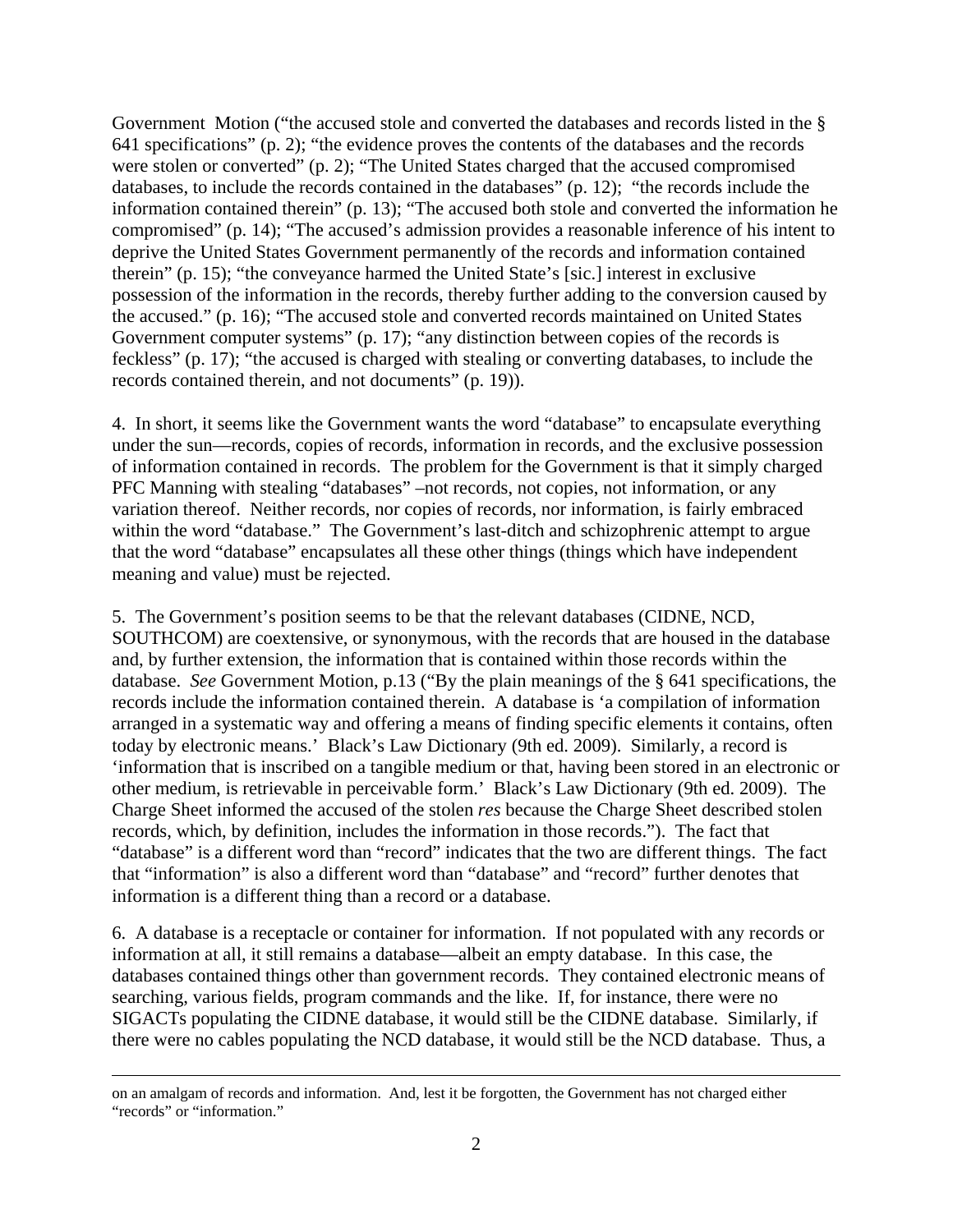database is far *more than* the records that it may contain at a given point in time. This is such a common sense proposition that the Government's own motion, while purporting to elide "database" and "records," in fact sharply distinguishes between them. *See* Government Motion ("The Court took judicial notice that WikiLeaks posted records *from* the CIDNE-Iraq database, CIDNE-Afghanistan database, and USSOUTHCOM database. SA Bettencourt confirmed that WikiLeaks posted the purported Department of State records *from* the NCD database." (p. 3); "This SD card contained a picture of the accused, in addition to more than 380,000 records *from* the CIDNE-Iraq database" (p. 3); The SD card with which the accused stored the records *from* the CIDNE-Iraq database (p. 4); SA Shaver testified that the accused stole, purloined, or knowingly converted more than 90,000 records *from* the CIDNE-Afghanistan database" (p. 7); "…used Wget to retrieve more than 700 records *from* the United States Southern Command database accessible through the Joint Task Force–Guantanamo (JTF-GTMO) Detainee Assessment Branch website on Intellipedia. … Mr. Jeffrey Motes confirmed that the records in the United States Southern Command database were stored by "DocumentID" and that the above *database consisted of over 700 records*" (p. 8); "The United States charged that the accused compromised databases, to include the records *contained in* the databases" (p. 12)). The fact that the Government repeatedly acknowledges that records are "from" certain databases, or that records are "contained in" certain databases establishes that the two (database and records) are not the same thing. Records are "contained in" databases; records "come from" databases. Records themselves, even when aggregated, are not databases.<sup>2</sup>

7. Moreover, the Government's argument that "databases = records" falls flat when one specifically considers the charged CIDNE databases. The Government alleges, for instance, that PFC Manning stole the CIDNE-Iraq and CIDNE-Afghanistan databases because he compromised thousands of records in the databases. What the Government fails to mention is that CIDNE-Iraq and CIDNE-Afghanistan databases had much more content than simply the SIGACTS. They contained, according to various witnesses, other records such as Human Intelligence Reports, Counter Improvised Explosive Device Reports, Psychological Operations Reports, etc. Thus, perhaps only 10% (for sake of argument) of the records contained within the database were copied and compromised. This fact alone demonstrates that there is a clear distinction between "database" and "records" – and that compromising certain records within the databases does not amount to stealing or converting the database itself.

## **B. The Government Must Now Own What it Pled in the Charge Sheet**

 $\overline{a}$ 

8. As indicated in the Defense's Motion for a Directed Verdict, and the Government does not dispute, the Government has charged that PFC Manning stole *databases.* The Government has never charged that PFC Manning stole copies of records<sup>3</sup> or that he stole information. When the Defense asked for elaboration on what PFC Manning is alleged to have stolen in the Defense's

 $2^2$  Since the Government fails to understand the difference between a database and the contents of a database, perhaps another example will be of assistance. Westlaw is a legal database containing, among other things, cases, legislation, and commentary. If a person copied every single case, statute, journal article, etc. from Westlaw onto CD, they have not have stolen the database. They may have stolen, perhaps, a copy of the various items in the database (i.e. a copy of the contents of the database). But they have not stolen the database itself—the template, the search queries, the programming code, or the items contained in the database.

 $3$  The Government bizarrely does not believe there is a distinction between records and copies of records when it is clear from all §641 case law that there is a marked difference between the two.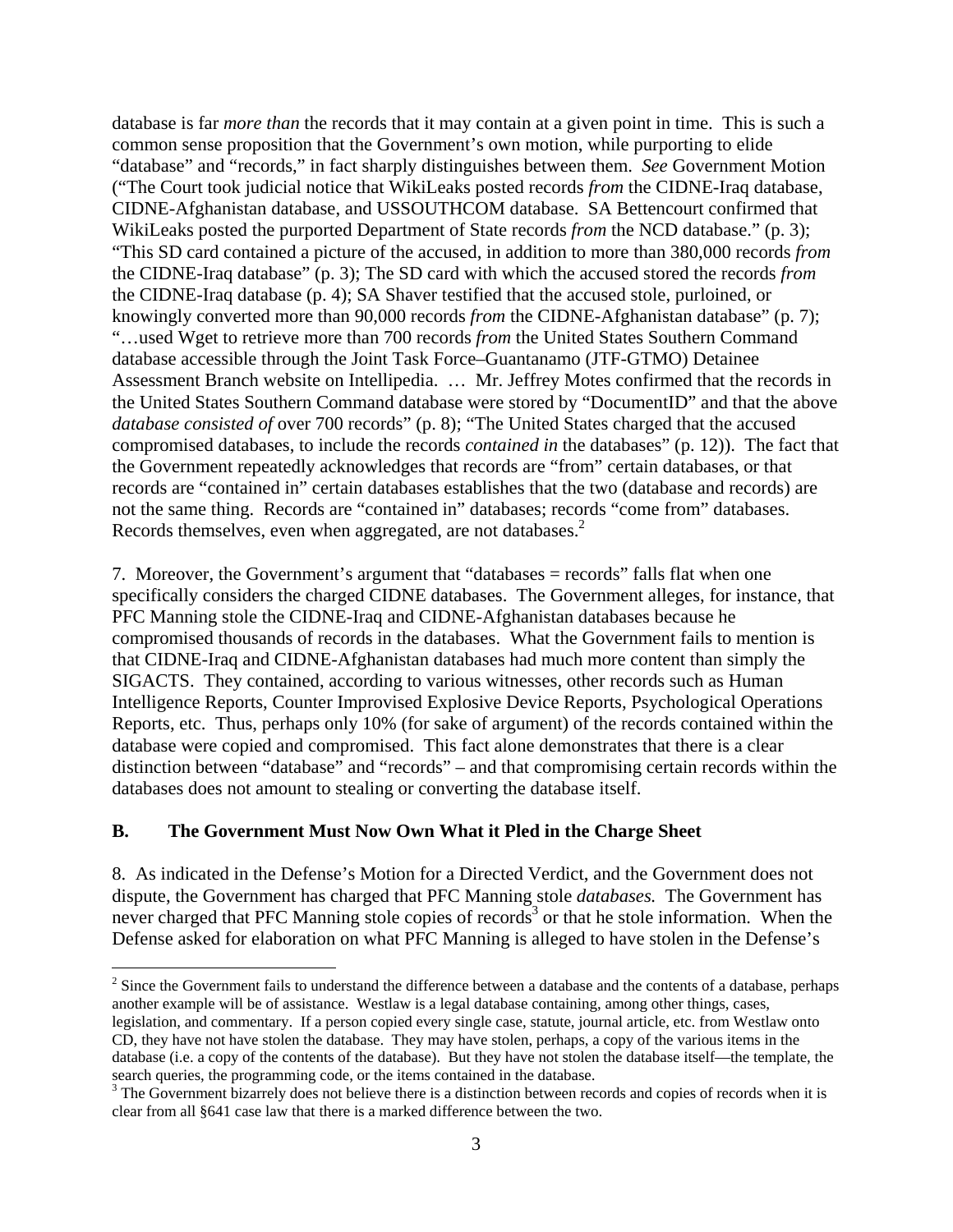Motion for a Bill of Particulars, the Government maintained that is "is clear what property is at issue," namely "specific, identified databases." In full, the Government's position was as follows:

The defense request for particulars in paragraph 10a of the defense motion attempts to restrict the Government's proof at trial. The defense relies on *Newman* for the proposition that a bill of particulars may be used to "clarify the specific theory upon which the Government intends to rely." (Def. Mot. at 5.) That language or proposition does not appear in the opinion, nor is the United States aware of any authority that suggests such a wide-reaching purpose for a bill of particulars. The defense also asserts that the specifications at issue under this paragraph make the accused susceptible to unfair surprise at trial. *In fact, the specification is clear—the accused is on notice that the United States alleges he stole, purloined, or knowingly converted Government property*. As a practical matter, "steal" and "purloin" have the same meaning under the law. *United States Attorneys' Manual, Criminal Resource Manual at 1639*, http://www.justice.gov/ usao/eousa/foia\_reading\_room/usam/title9/crm01639.htm. Any argument the accused will be misled or paralyzed by decisions over what evidence to present to refute whether conduct constituted "stealing" or "knowing conversion" is without merit. *Furthermore, the theft-related offenses alleged in this case are of specific, identified databases. There is no danger the accused will be subject to prosecution for the same offense at a later date because each specification is clear regarding what property is at issue.*

Appellate Exhibit XIV (emphasis added). Thus, when the Defense sought to clarify the property that was allegedly stolen, it was told in no uncertain terms: "the theft-related offenses alleged in this case are of specific, identified databases." *Id.* 

9. The Court held that:

… the purposes of a bill for particulars are to:

a. inform the accused of the nature of the charge(s) with sufficient precision to enable him to prepare for trial;

b. avoid or minimize the danger or surprise at the time of trial; and

c. enable the accused to plead acquittal or conviction in bar of another prosecution when the specification itself is too vague and indefinite for such purpose.

Appellate Exhibit XXIX. The Court then concluded that "[t]he Government responses to the Defense Request for Bill of Particulars are sufficient to satisfy the purpose of a Bill of Particulars." *Id.* It is clear from the Bill of Particulars that the Government was alleging that PFC Manning stole "specific, identified *database*s" – not copies of records, or information. This was the charge that the court said held "sufficient precision" to enable PFC Manning to prepare for trial.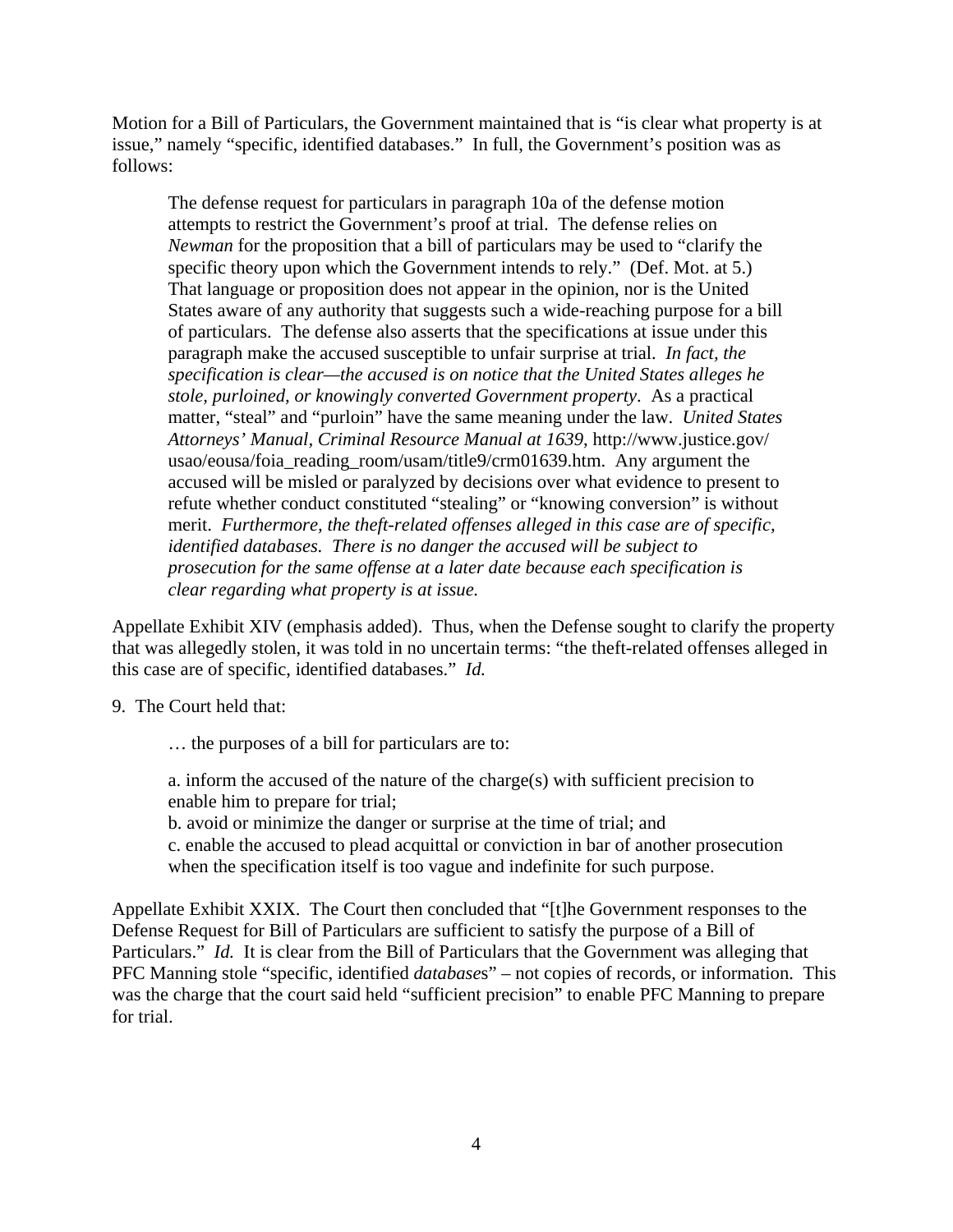10. The Government, in fact, has always maintained that it is the *databases* that were stolen not the records or the information contained within the records. This is clear when one looks at the Government's proposed Instructions<sup>4</sup>:

#### **Specification 4 of Charge II: Violation of the UCMJ, Article 134**

In Specification 4 of Charge II, the accused is charged with stealing or converting the Combined Information Data Network Exchange Iraq *database* containing more than 380,000 records belonging to the United States government, of a value of more than \$1,000, in violation of 18 U.S.C. § 641. To find the accused guilty of this offense, you must be convinced by legal and competent evidence beyond a reasonable doubt of the following elements:

 (1) That at or near Contingency Operating Station Hammer, Iraq, between on or about 31 December 2009 and on or about 5 January 2010, the accused did knowingly and willfully steal, purloin, or convert to his use or the use of another a record or thing of value, to wit: the Combined Information Data Network Exchange Iraq *database* containing more than 380,000 records;

 (2) That the CIDNE-I *database* belonged to the United States government or a department or agency thereof;

(3) That the CIDNE-I *database* was of a value of more than \$1,000;

 (4) That the taking by the accused was with the intent to deprive the United States government of the use or benefit of the property;

(5) That, at the time, 18 U.S.C. § 641 was in existence; and

 (6) That, under the circumstances, the conduct of the accused (was to the prejudice of good order and discipline in the armed forces) (and) (was of a nature to bring discredit upon the armed forces).

Adapted from *Benchbook*, paragraph 2-5-9; 18 U.S.C. § 641; Model Crim. Jury Instr. 8th Cir. 6.18.641 (2011) (Enclosure 3).

#### Lesser-Included Offense

1

The offense of stealing or converting the CIDNE-I *database*, of a value of less than \$1,000, is a lesser-included offense of the offense set forth in Specification 4 of Charge II. When you vote, if you find the accused not guilty of the offense charged, that is, stealing or converting the CIDNE-I *database*, of a value of more than \$1,000, then you should consider the lesser-included offense of stealing or

<sup>&</sup>lt;sup>4</sup> This is the Government's proposed instruction for the CIDNE database. The additional specifications are identical except that they name other databases (CIDNE-Afghanistan Database; Net-Centric Diplomacy Database; United States Southern Command Database).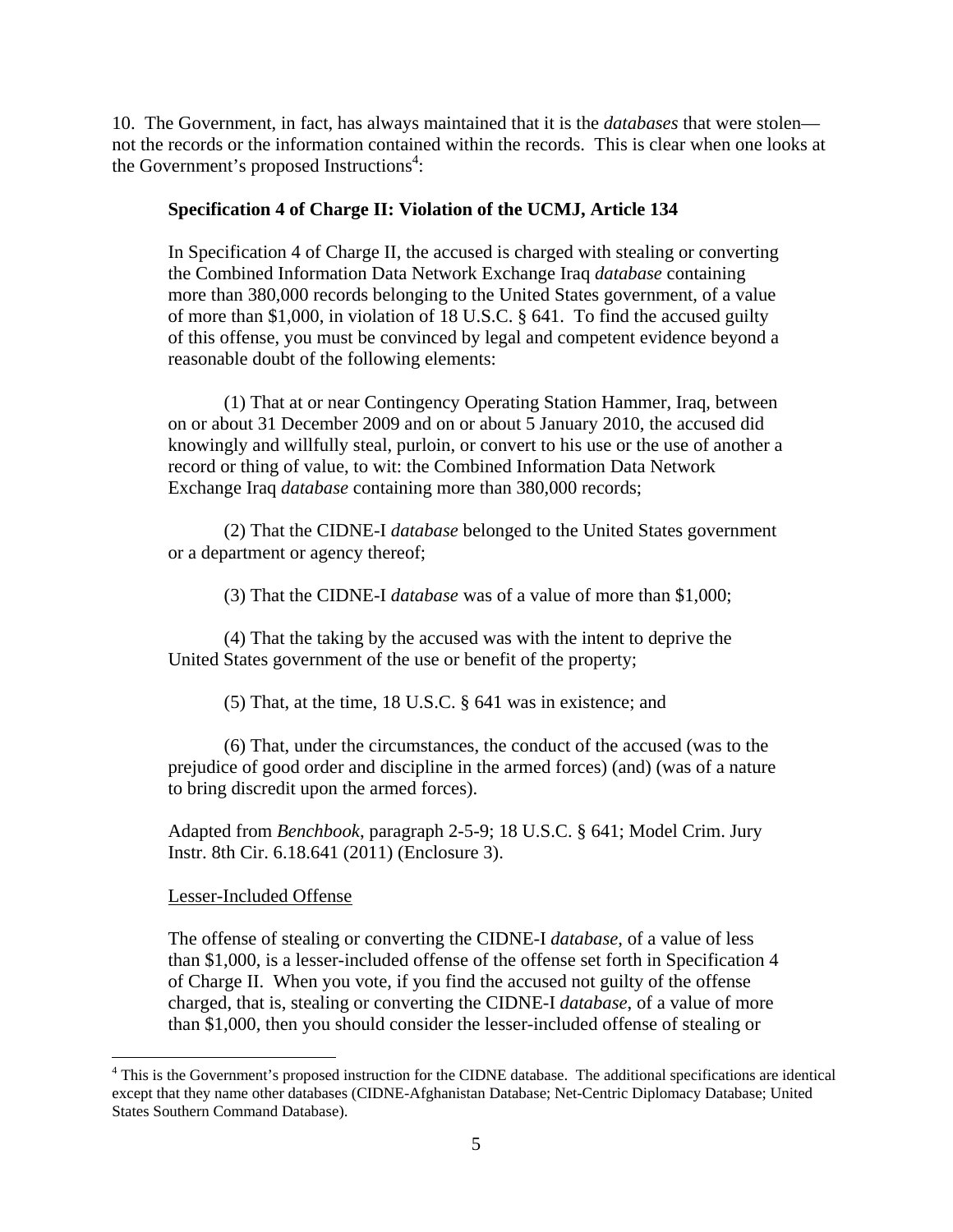converting the CIDNE-I *database*, of a value of less than \$1,000, in violation of 18 U.S.C. § 641. To find the accused guilty of this lesser offense, you must be convinced by legal and competent evidence beyond a reasonable doubt of all of the elements of the greater offense, except for the value element. The offense charged, and the lesser-included offense of stealing or converting the CIDNE-I *database*, of a value of less than \$1,000, differ in that the greater offense requires you to be satisfied beyond a reasonable doubt that the CIDNE-I *database* is worth more than \$1,000.

Adapted from *Benchbook*, paragraph 2-5-10.

 $\overline{a}$ 

*See* Appellate Exhibit 199 (emphasis added). In this instruction, the Government referred to the charged "database" a total of *nine* times. It is crystal clear from the Government's proposed instructions that it sought to allege the theft or conversion of the databases. It is equally clear that the Government sought to value the databases. *See id.* ("That the CIDNE-I database was of a value of more than \$1,000;"). This is fundamentally different than saying that copies of "records" had a value of more than \$1,000 or that "information" had a value of more than \$1,000.

11. Now, at the  $11<sup>th</sup>$  hour, after the close of evidence by both parties, the Government seeks to concoct a charge which requires a string of assumptions: when we charged *databases*, we really meant the records *in the databases*, and when we meant the records in the databases, we really meant *the copies of records in the database*, and when we meant the copies of records in the database, we really meant *information in the copies of the records in the databases*, and when we meant the information in the copies of the records in the databases, we really meant *the United State's [sic] interest in exclusive possession of the information in the records*. *See* Government Motion at p. 16. None of this is even remotely encapsulated in the Charge Sheet, the Bill of Particulars, or in the Government's Instructions. It is a gargantuan leap to go from "databases" to "the United State's [sic] interest in exclusive possession of the information in the records."5

12. The Court, during extensive motions argument, heard the repeated refrain from the Government that "words matter" and that the Defense must provide "specificity." The Court will recall the incident where the defense requested "documents" from Quantico, but the Government did not believe that "emails" were encapsulated within the word "documents" and thus did not produce the emails pursuant to the Defense's discovery request. The Court will also recall the Defense asking for "investigative reports" or "damage assessments" during discovery. The Government responded that it did not have any investigative reports and that what the Defense was looking for was "working papers." The Court will also recall the Government's distinction between a "draft" and an "interim" report with respect to the Department of State

<sup>&</sup>lt;sup>5</sup> The Government seems to think that the Defense should have objected to the Government's introduction of certain evidence regarding valuation of information and that the failure to do so means that the Defense believed the evidence was relevant. The Government is mistaken. In the *Marshall* case, it is doubtful that the defense counsel stood up and said, "Hey Government, why are you putting forward all this evidence on CPT Kreitman when it's clear that my client escaped from SSG Fleming? You should put forward evidence on SSG Fleming." *United States v. Marshall*, No. 08-0779 (C.A.A.F. 2009). So too is the case here. It would be ineffective assistance of counsel for the Defense to point out that the Government's evidence was irrelevant. It is not the job of the Defense to point out any inadequacies in the Government's proof.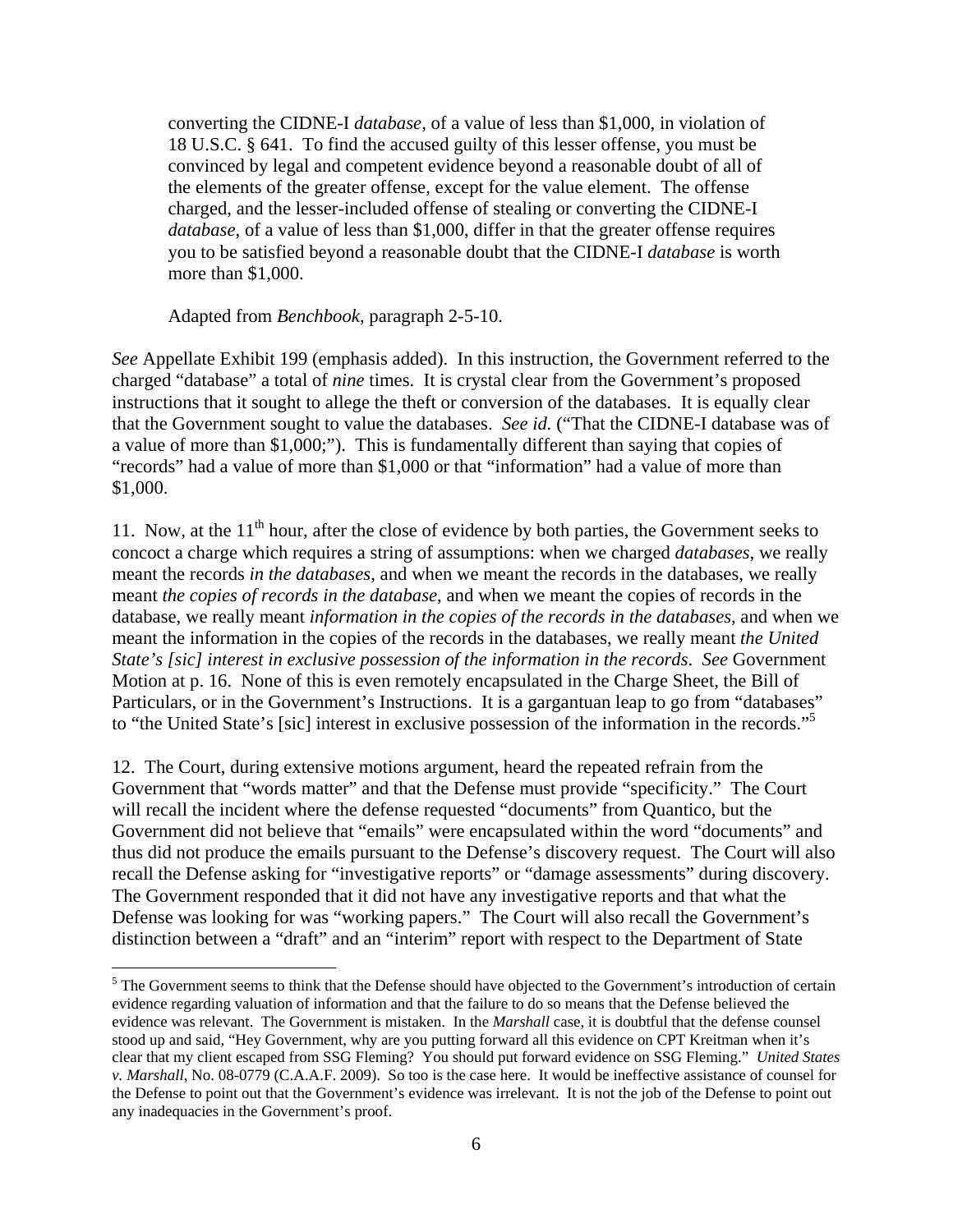damage assessment. In each of these instances, the Government vehemently maintained that "words matter." Well, words matter the most when we are dealing with charging documents. The 18 U.S.C. §641 offenses carry with them a total of 50 years in prison. If "emails" are not "documents" and a "draft" is not an "interim report", then neither is a "database" a "record" or "information." The Government has pled that PFC Manning stole databases and that is what it must prove (and what the Defense maintains it has not done).

13. The Government took almost one full year to draft the charges in this case. It could have, and should have, conducted research into the 18 U.S.C. §641 offenses. If it had, it would have realized that "records" and "information" are not the same thing in terms of the property allegedly taken (as discussed in more detail below); and they certainly are not the same thing in terms of valuation. The Government undoubtedly charged "database" because it was clear to the Government that databases generally cost millions of dollars to set up and run. Thus, the Government believed it would easily clear the \$1000 valuation hurdle. However, it failed to consider what is apparently obvious to everyone else except the Government: PFC Manning did not steal or convert the *database* itself. The Government itself now appears to concede that PFC Manning did not steal the database, but rather certain records contained therein. *See* Government Motion, p. 12 ("The United States *charged that the accused compromised databases*, to include the records contained in the databases. *See* Charge Sheet. The United States admitted evidence to provide a reasonable inference *the records* were stolen and converted."; the Government did not argue that it proved that the databases themselves were stolen).

14. Since the Government charged PFC Manning with stealing or converting databases, it must now own what it pled and prove that PFC Manning stole or converted databases (not copies of records or information). The Court has previously held that the Government must prove what it pled and this instance is no different. *See* Appellate Exhibit 515 ("The Government elected to charge the communication under the 'information clause.' That clause carries with it the 'reason to believe' scienter requirement. The Government is required to prove beyond a reasonable doubt that the accused had reason to believe the communicated information could be used to the injury of the U.S. or to the advantage of any foreign nation…").

# **C. The Government Fails to Address 18 U.S.C. §641 Case Law Because Case Law Makes Clear that "Records" and "Information" Are Different Things**

15. What is glaringly absent from the Government's motion is *any attempt* to grapple with, or distinguish, any of the case law cited by the Defense dealing specifically with 18 U.S.C. §641. Instead, the Government focuses extensively on a case dealing the wire and mail fraud. *See*  Government motion at p. 15, 16, and 19. The reason for this is obvious: the §641 case law goes decidedly against the Government and its position in this case.

16. The Government's legal position on its premise that "records" includes "information" is replicated, in its entirety, below:

# *3. Information as part of records comports with precedent*

Charging records and the information contained therein comports with applicable precedent in criminal law. The contents and information contained in government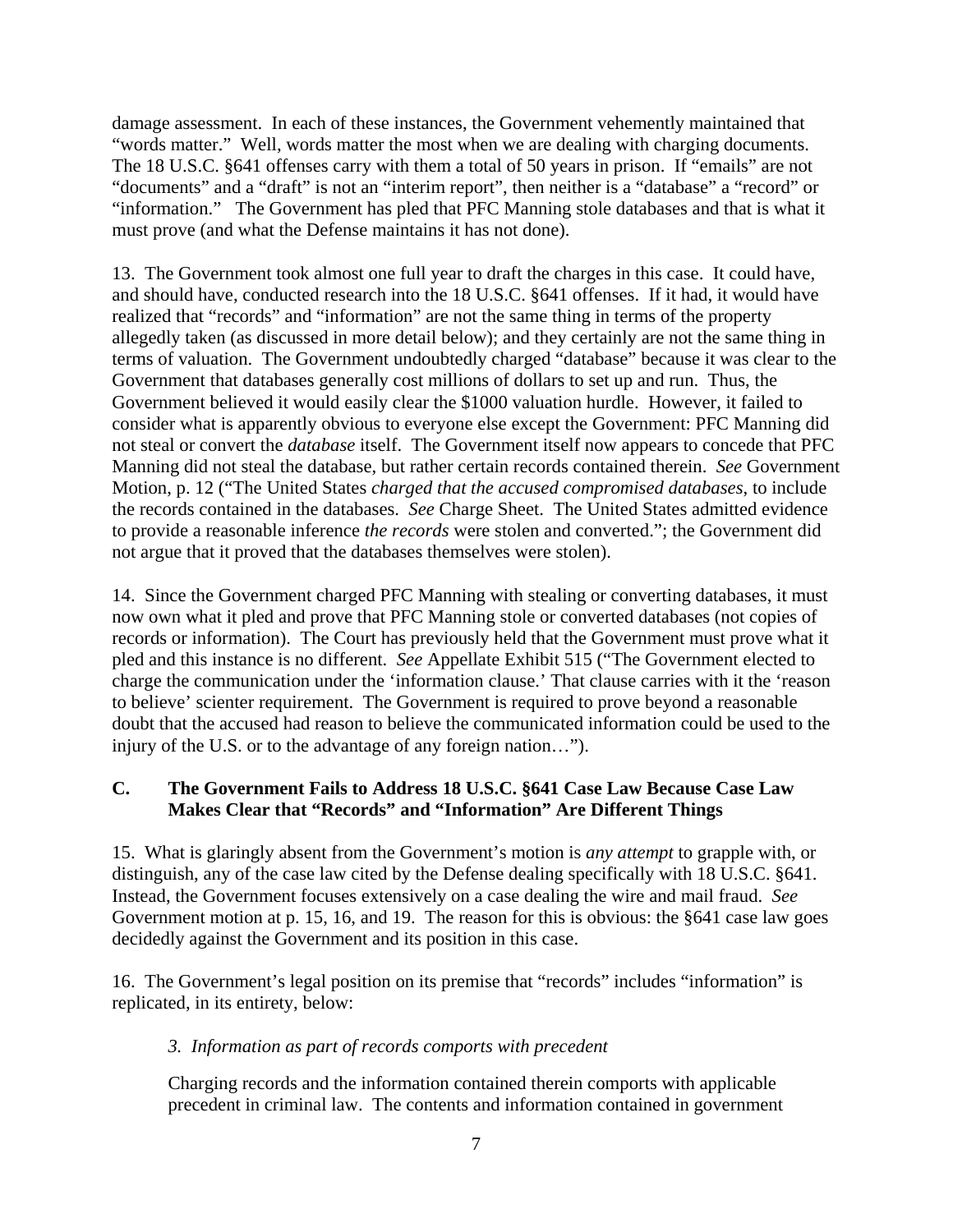records determines the criminality of the theft of the records more than the form of the records. *See United States v. Bottone*, 365 F.2d 389 (2d Cir. 1966), *cert. denied*, 385 U.S. 974 (1966) ("When the physical form of the stolen goods is secondary in every respect to the matter recorded in them, the transformation of the information in the stolen papers into a tangible object never possessed by the original owners should be deemed immaterial."); *United States v. Lambert*, 446 F.Supp. 890, 894 (D.C. Conn. 1978). Under § 641, the transmission of the information contained in documents is just as larcenous as theft of the documents themselves. *United States v. Rosner*, 352 F.Supp. 915, 922 (D.C.N.Y. 1972) (noting that the importance of information in documents described in *Bottone* applies to § 641 charges).

Government Motion at p. 13-14. The Defense does not dispute that "[c]harging records and the information contained therein comports with applicable precedent in criminal law." *Id.* The problem is that the Government did *not charge* "the information contained therein." The Government simply charged the theft of the databases. Similarly, the Defense also does not take issue that "[u]nder § 641, the transmission of the information contained in documents [can be] just as larcenous as theft of the documents themselves."<sup>6</sup> The Government is not saying anything remarkable here. However, if the Government has not charged *the information*, it cannot then seek to convict PFC Manning on the basis that he stole or converted the information.<sup>7</sup>

17. The Government has not addressed any of the Defense's cases which point out that when the government is relying on the theft of "information," the word "information" appears in the Charge Sheet or Indictment. *See e.g. United States v. Jeter,* 775 F2d 670, \*680-1 (6<sup>th</sup> Cir. 1985) ("The government charged that Jeter 'did willfully and knowingly embezzle, steal, purloin and convert to his own use and the use of others, and without authority did sell, convey and dispose of records and things of value of the United States, the value of which is in excess of \$100.00, to wit, carbon paper and *the information contained therein* relating to matters occurring on October 5, 1983, before a grand jury'").

18. The Government has pointed to *no case* where a court has held that "information" is somehow fairly embraced in the word "record" for the purposes of 18 U.S.C. § 641. In fact, the cases are all to the contrary. In those courts that have accepted that information, as an intangible, is within the ambit of 18 U.S.C. §641, they have done so on the basis that information is a "thing of value"—not that information is a "record."8 *See* 18 U.S.C. §641 ("Whoever embezzles, steals, purloins, or knowingly converts to his use or the use of another, or without authority, sells, conveys or disposes of any record, voucher, money, or *thing of value* of the United States …");

 $\overline{a}$ 

 $6$  To clarify, the Defense contests that §641 applies to the theft of information (an intangible); however, the Defense acknowledges that there is legal authority in the form of case law to suggest that information can be charged as being in the ambit of the section.

 $7$  The Government is simply mistaken when it says, "The contents and information contained in government records determines the criminality of the theft of the records more than the form of the records." *See* Government Motion at p. 13-14. The theft of "information" is no more criminal than the theft of "records" under 18 U.S.C. §641. They are simply alternate charges under §641. *See e.g. United States v. Jeter*, 775 F2d 670, (6<sup>th</sup> Cir. 1985) (accused was charged with stealing carbon paper of a grand jury indictment, along with the information itself).

Those courts that do not accept that information falls within the ambit of §641 do not believe that information is "a thing of value", much less "a record" within the statute's terms.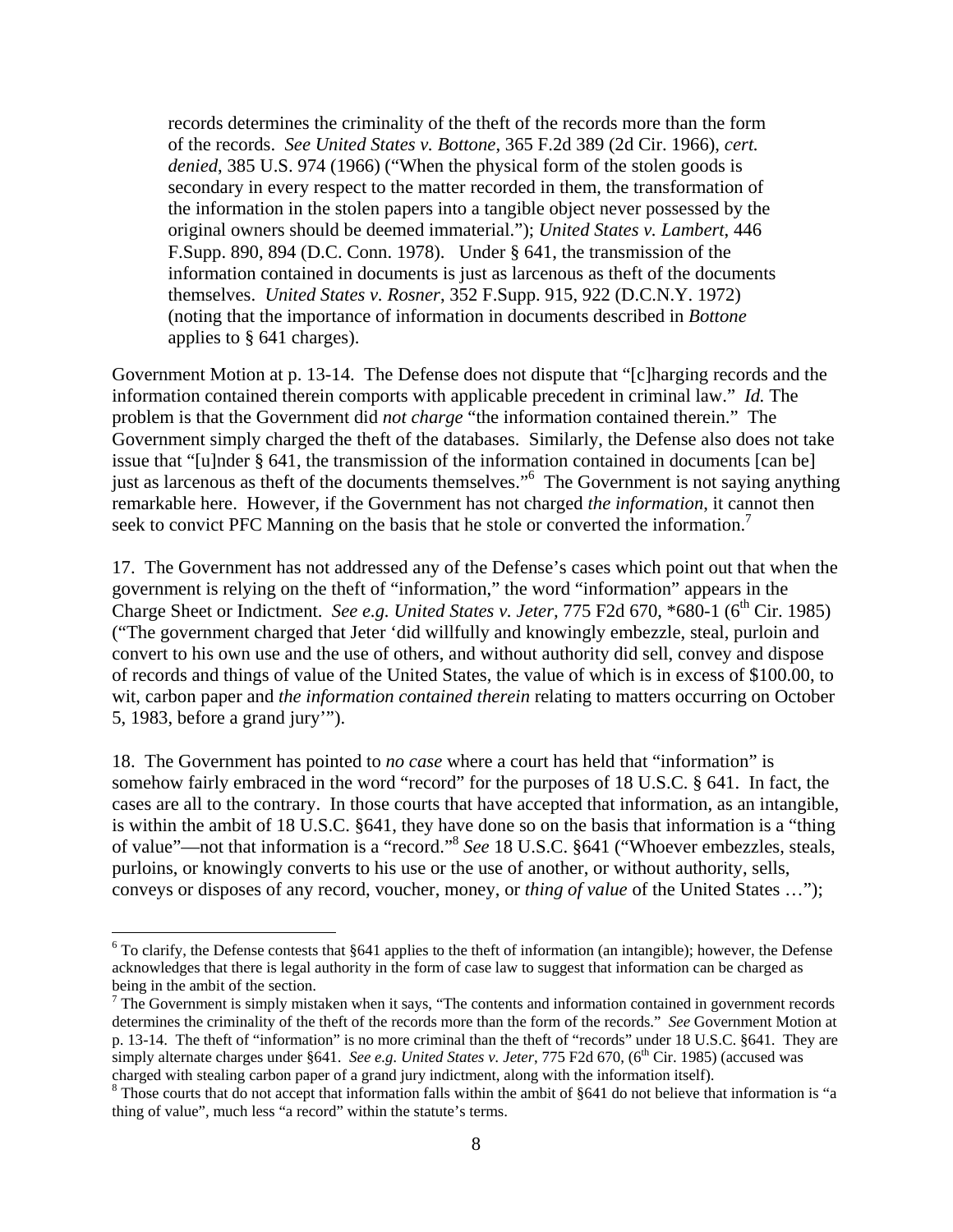*See United States v. DiGilio*, 538 F.2d 972, 978, fn 10 (3rd 1976) ("The government obviously did not consider this merely a theft of information case, because the indictment charges defendants only with converting to their use government records. Section 641 also prohibits conversion of any 'thing of value', and the government would presumably rely on this term in an information case"); *United States v. Jordan*, 582 F.3d 1239, 1246 (11th Cir. 2009) (indictment under §641 alleged that defendant's "delivered the printouts which as property of the United States had a value in excess of \$1000"; in a separate count, indictment alleged that defendant received "a thing of value of the United States, that is, information contained in the NCIC records."); *United States v. Girard*, 601 F.2d 69, 71 (D. Conn. 1979) ("we are impressed by Congress' repeated use of the phrase "thing of value" in section 641 and its predecessors. … The word "thing" notwithstanding, the phrase is generally construed to cover intangibles as well as tangibles. … Although the content of a writing is an intangible, it is nonetheless a thing of value").

19. The fact that cases have uniformly held that information falls under the "thing of value" prong of 18 U.S.C. §641 belies any interpretation that information is fairly encapsulated within any of the other words in the section—"record, voucher, money." *Id.* In other words, the fact that courts rely on "thing of value" to describe information means that information is not encapsulated within the word "record" under 18 U.S.C. §641. Thus, even if the Government had charged PFC Manning with stealing or converting "records" (which it did not—it charged databases), it has not charged him with stealing or converting "information." *See also United States v. Fowler*, 932 F.2d 306, 309-310 (4th Cir. 1991) ("Fowler was not charged with conveying abstract information. He was charged with conveying and converting documents, which, although copies, were things of value and tangible property of the United States. True, the documents contain information, but this fact does not deprive them of their qualities as tangible property and things of value.").

## **D. The Government Tries to Hide the Fact that "Records" and "Copies" Are Fundamentally Different for the Purposes of 18 U.S.C. §641**

20. The Government seeks to gloss over the fact that "records" and "copies of records" are two very different things in terms of identifying the actual property that was allegedly stolen or converted and valuing that property. *See United States v. Morison*, 844 F.2d 1057, 1077 (4<sup>th</sup> 1988) (distinguishing between theft of original information versus theft of copies: "Those cases involved copying. The defendant's possession in both cases was not disturbed. This case does not involve copying; this case involves the actual theft and deprivation of the government of its own tangible property."); *See also United States v. Hubbard*, 474 F. Supp. 64, 79 (D.C.D.C. 1979) (indictment charging the defendant with stealing "documents and *photocopies* thereof"; "therefore the indictment's claim that the defendants violated section 641 by copying government documents through the use of government equipment withstands the defendants' motion to dismiss because government-owed copies were taken…").

## 21. The Government's position on this reads, in its entirety:

The accused stole and converted records maintained on United States Government computer systems. The Defense argues that a fatal variance exists because the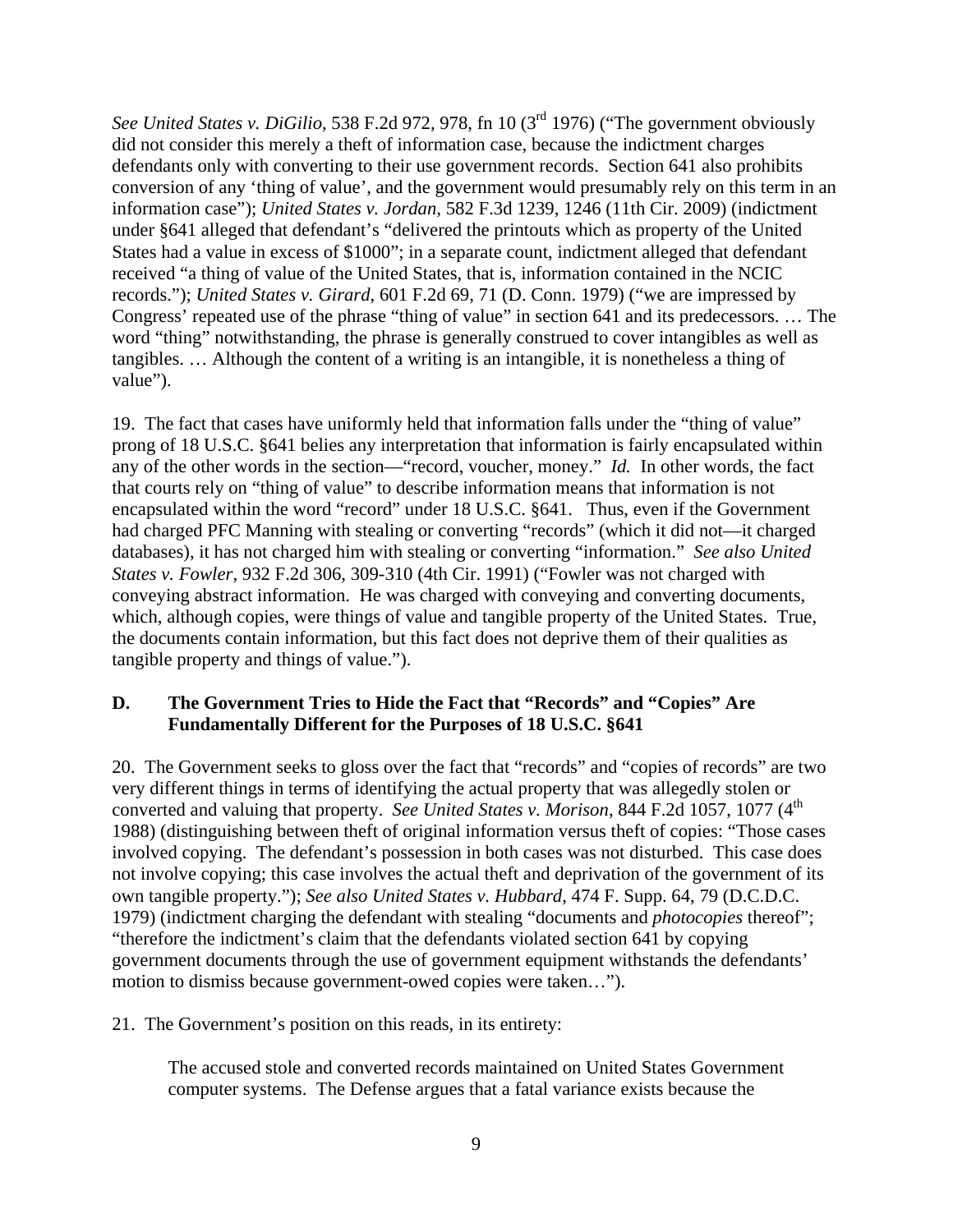Charge Sheet specifies records and not copies of records. *See* Defense 641 Motion ¶ 4. The records compromised by the accused are the records maintained by the United States. The United States maintained copies of the records because they were digitally stored on United States Government computer systems. In this case, any distinction between copies of the records is feckless because the records were stored digitally. *See DiGilio*, 538 F.2d at 978 (referring to theft of copies as "an asportation of records owned by the United States") (emphasis added). This distinction cannot be a material variance because it does not change the nature of the offense, let alone substantially change the nature of the offense, increase the seriousness of the offense, or the punishment of the offense. Thus, any variance is not material.

Moreover, any variance between a digital record and a digital copy of the same record is not prejudicial. The distinction does not place the accused at risk of another prosecution because the accused is charged with stealing and converting the actual records, which he in fact stole and converted. Nor did the distinction affect the accused's ability to prepare his defense because the United States charged the accused with stealing and converting the records using a term, "database," the accused himself used to describe the records he compromised.

Government Motion at p. 17. The Defense is not really sure what the Government is saying. Is the Government saying that PFC Manning stole the actual original records? Or is the Government saying that PFC Manning stole digital copies (i.e. that he downloaded the records onto CDs and then released those digital copies) but that the distinction is not relevant for the purposes of §641? Since there is no evidence that PFC Manning took the original digital records, the Defense will assume that the Government concedes that PFC Manning took a copy but believes there is no appreciable difference between an original and a copy. *See id.* ("In this case, any distinction between copies of the records is feckless because the records were stored digitally").

22. Whether one steals an original or a copy is of crucial significance to an 18 U.S.C. §641 prosecution. This is readily apparent when one considers the valuation prong of the section. The Government has failed to even attempt to address any of the Defense's cases drawing a sharp distinction between valuing a *copy* of a document, and valuing the *original*. *See e.g. United States v. DiGilio,* 538 F.2d 972, 977 (3<sup>rd</sup> Cir. 1976)(court held that the "a duplicate copy is a record for purposes of the statute, and duplicate copies belonging to the government were stolen." In terms of valuing this duplicate copy, the court held: "Irene Klimansky availed herself of several government resources in copying DiGilio's files, namely, government time, government equipment and government supplies.");<sup>9</sup> *United States v. Hubbard*, 474 F. Supp. 64 (D.C.D.C. 1979) (court allowed prosecution to proceed on theory that "the copies, allegedly made from government documents, by means of government resources, are records of the

 $\overline{a}$ 

<sup>&</sup>lt;sup>9</sup> The Government cites *DiGilio* apparently for the proposition that it "refer[s] to theft of copies as "an asportation of records owned by the United States." *Id.* (emphasis in original). The Defense is not sure how this helps the Government at all. In *DiGilio*, the court distinguished between original records and copies of records. It held that the copies of records made by the accused with government resources were themselves "records" within the meaning of the statute and that these copies needed to be valued. This is exactly the position of the Defense.